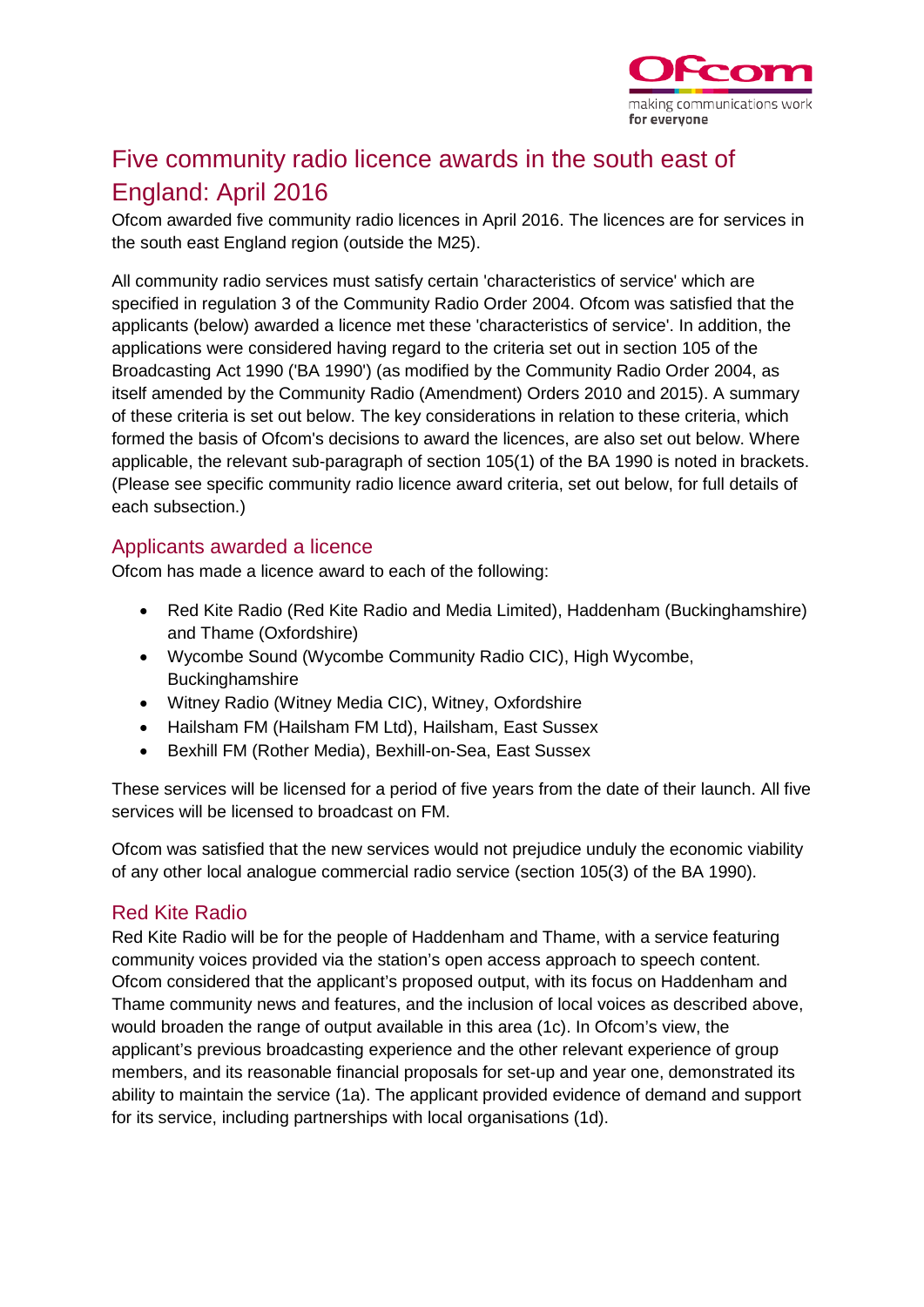

# Wycombe Sound

Wycombe Sound is for people aged 35 and over in High Wycombe. Ofcom was satisfied that the applicant had demonstrated its ability to maintain its proposed service. It had operated the station as a temporary FM service; and group members had relevant experience in broadcasting, further education and local business, as well as links with a number of local organisations (1a). Ofcom noted the applicant's social gain proposals, which will encourage interaction with the station, and give a platform to local organisations and for charity campaigns (1e). The applicant has a strong volunteer base (1g), and notable level of local support and demand for the service (1d).

# Witney Radio

Witney Radio will serve the community of Witney and surrounding villages, with a locallyfocused service including local news, as well as information about life in Witney. Ofcom thought that such a service would be distinctive and broaden radio choice in the area (1c). Ofcom also considered that the applicant showed its ability to maintain the proposed service through its proposals for a low-cost operation, which is volunteer-run, and for which premises have already been secured (1a). The applicant also demonstrated good levels of support and demand for the station (1d), which should help to ensure that the service retains strong links to its target community.

# Hailsham FM

Hailsham FM will be a service for the whole community in Hailsham, an area which is not the sole editorial focus of any existing radio services. Ofcom felt that group members had useful relevant experience in a range of fields including small business, training, music, radio broadcasting and sound engineering, and that the applicant had presented a sound business plan for a relatively low-cost service. As a result Ofcom considered that it had the ability to maintain the service (1a). The proposed service has a good range of social gain objectives, including a focus on training, and ideas to involve and inform a range of people including vulnerable groups such as the elderly (1e). Ofcom also recognised that the applicant had good links to the local community through its connections with local organisations, and had gathered support from a range of businesses, charities and other groups (1d).

#### Bexhill FM

Bexhill FM will provide a service for the community of Bexhill-on-Sea. The applicant has strong links to Bexhill Academy, with which it will continue to work, for example, in devising a programme to provide training (1g). Ofcom was satisfied that the applicant had demonstrated its ability to maintain the proposed service – it had operated temporary radio services in Bexhill, developed links with local organisations and businesses (both of which will be promoted on-air), and has studio premises in place (1a). Ofcom considered that the proposed service's focus on Bexhill, including local news and community information, as well as music from unsigned artists, would distinguish its output from that of existing commercial stations in the area (1c). In addition, the applicant demonstrated a good level of local support for its proposals (1d).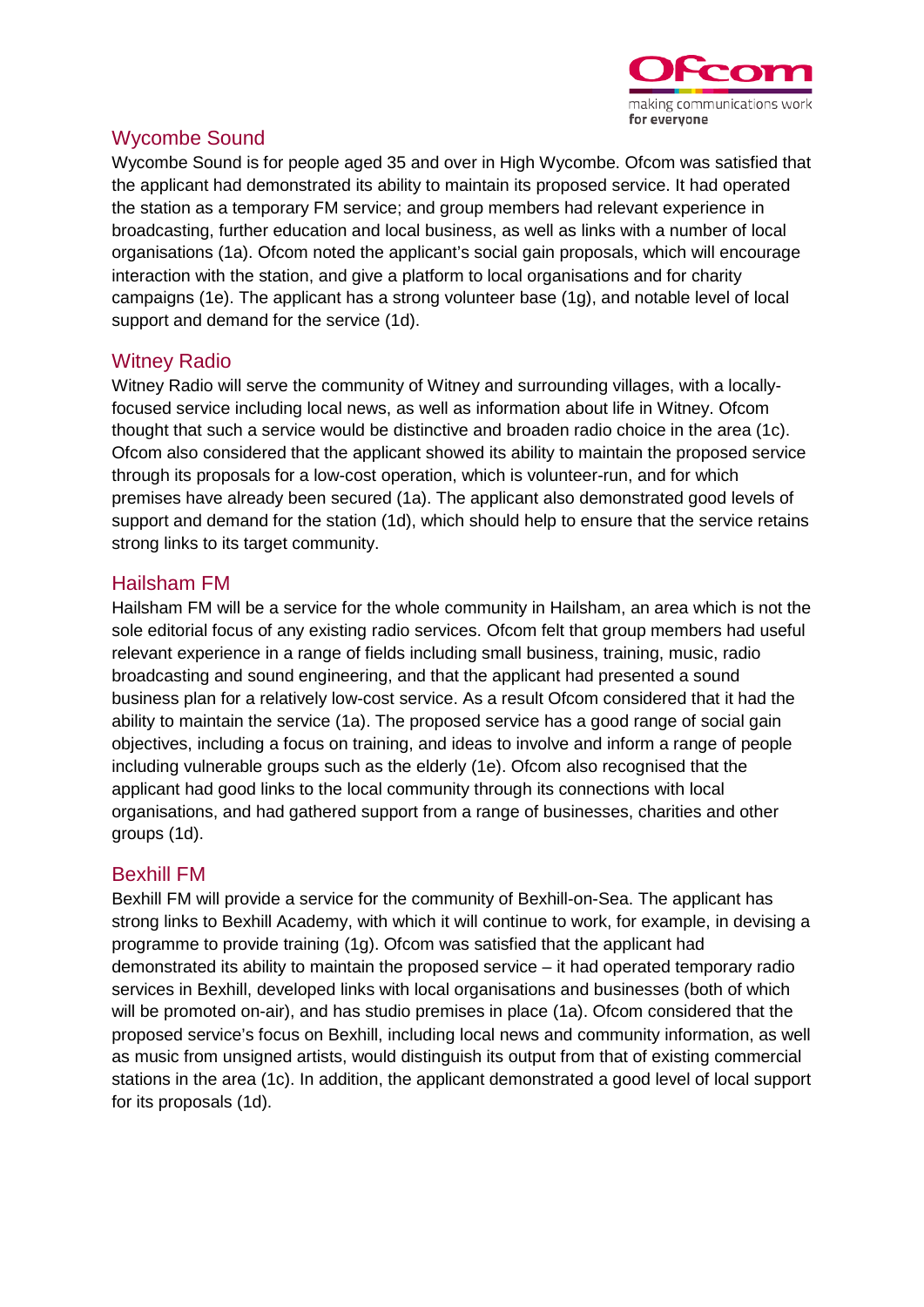

# Statutory requirements relating to community radio licensing

The following pages set out the statutory requirements relating to community radio licensing, and details of the licensing process. Further information about these, and detailed information relating to community radio, can be found at: licensing.ofcom.org.uk/binaries/radio/community/thirdround/notesofguidance.pdf

n carrying out all of its functions, Ofcom is required to have regard to the general duties set out in section 3 of the Communications Act 2003. In addition, under section 85(2)(b) BA 1990, it is the duty of Ofcom to do all that it can to secure the provision within the UK of a range and diversity of local radio services.

# The characteristics of a community radio service

In respect of the licensing of community radio services in particular, all community radio licensees must satisfy 'characteristics of service' requirements which are specified in Article 3 of the Community Radio Order 2004. The characteristics of community radio services are:

- That they are local services provided primarily for the good of members of the public, or of particular communities, and in order to deliver social gain, rather than primarily for commercial reasons or for the financial or other material gain of the individuals involved in providing the service;
- That the service is intended primarily to serve one or more communities (whether or not it also serves other members of the public);
- That the person providing the service does not do so in order to make a financial profit by so doing, and uses any profit that is produced in the provision of the service wholly and exclusively for securing or improving the future provision of the service, or for the delivery of social gain to members of the public or the community that the service is intended to serve;
- That members of the community it is intended to serve are given opportunities to participate in the operation and management of the service;
- That, in respect of the provision of that service, the person providing the service makes himself accountable to the community that the service is intended to serve.

Article 2 of the Community Radio Order 2004 includes four mandatory "social gain" objectives. "Social gain" means the achievement, in respect of individuals or groups of individuals in the community that the service is intended to serve, or in respect of other members of the public, of the following objectives:

- the provision of sound broadcasting services to individuals who are otherwise underserved by such services,
- the facilitation of discussion and the expression of opinion,
- the provision (whether by means of programmes included in the service or otherwise) of education or training to individuals not employed by the person providing the service, and
- the better understanding of the particular community and the strengthening of links within it.

Article 2 also includes a number of other objectives of a social nature which may be considered to represent "social gain".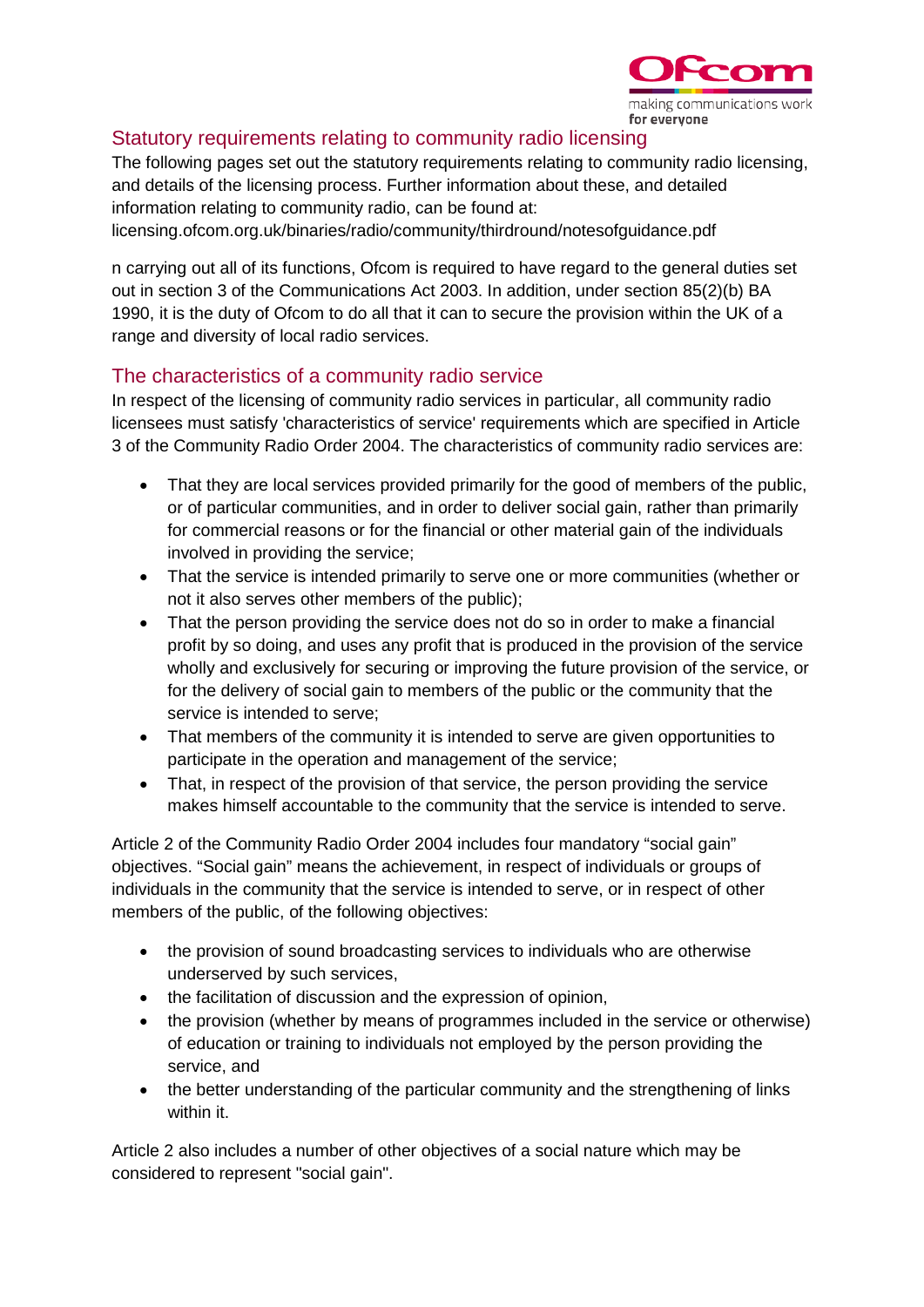

# Specific community radio licence award criteria

There are seven specific selection criteria set out in section 105(1) BA 1990 that Ofcom must have regard to when considering whether to make a community radio licence award. In summary these are:

- The ability of each applicant to maintain its proposed service over the licence period (section 105(1)(a));
- The applicant's ability to cater for the tastes and interests of the target community (section 105(1)(b));
- The extent to which each applicant would broaden the range of local radio services available in the area, and have a content distinct from those services (section  $105(1)(c)$ ;
- The extent to which there is evidence of local demand or support for a proposed service (section 105(1)(d));
- The extent to which the service would deliver social gain benefits to the public or relevant community (section 105(1)(e));
- Provisions for making the operator of service accountable to the relevant community (section 105(1)(f));
- Provisions for allowing access by members of the public or the relevant community to the station facilities, and the provision of training in the use of those facilities (section  $105(1)(q)$ ).

In considering whether, or to whom (and on what conditions), to grant a community radio licence, Ofcom must also have regard to the need to ensure that any service provided under that licence does not prejudice unduly the economic viability of any other local commercial radio service.

Furthermore, without prejudice to the generality of that economic impact requirement, section 105(4) BA 1990 requires Ofcom to impose conditions to ensure, in effect, that any community radio service is prohibited from taking any relevant income from paid advertising and sponsorship of programmes except in the following respects:

- a 'fixed revenue allowance' totalling £15,000 per financial year of the licensee for such relevant income - this exception applies to any community radio service where that service overlaps with any local commercial radio service serving a potential audience of no more than 150,000 persons who have attained the age of 15 years or older;
- a 'fixed revenue allowance' totalling £15,000 per financial year of the licensee for such relevant income plus a proportion of the total relevant income (specified by Ofcom in the licence), but which must not exceed 50% of the total relevant income (disregarding the fixed revenue allowance) for the licence in question in that year this exception applies to all community radio services other than a community radio service referred to in (i) above. It should be noted that a community radio service that overlaps with any local commercial radio service serving a potential audience of no more than 150,000 persons who have attained the age of 15 years or older, which has at any time been varied pursuant to section 106(1A)(e) BA 1990, is also covered by this exception.